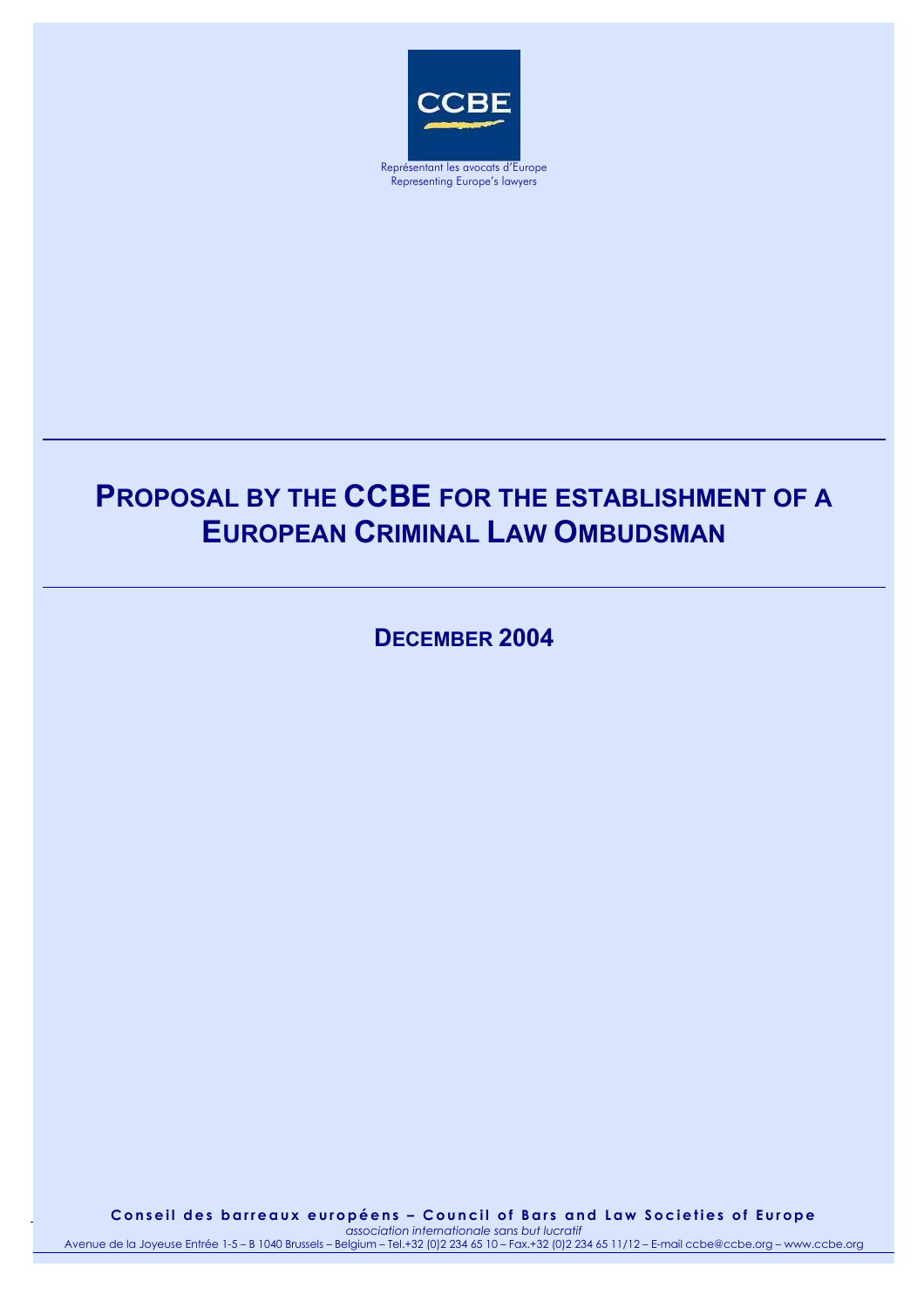## **PROPOSAL BY THE CCBE FOR THE ESTABLISHMENT OF A EUROPEAN CRIMINAL LAW OMBUDSMAN**

1. The present position: the Commission Communication to the Council and the European Parliament of the 26th July 2000 on Mutual Recognition of Final Decisions in Criminal Matters [COM (2000)495 final,29.7.2000] stated that "it must therefore be ensured that the treatment of suspects and the rights of the defence would not only not suffer from the implementation of the principle (of mutual recognition) but that the safeguards would even be improved through the process". The experience of the CCBE is that suspects and the rights of the defence are "suffering", and that there are no, or no sufficient, safeguards in cross-border criminal cases, and where EU citizens find themselves involved in criminal proceedings in a Member State other than their own.

2. The Programme of Measures to Implement the Principle of Mutual Recognition of Decisions in Criminal Matters ("Programme of Measures") [OJ C 12, 15.1.2001, p.10] adopted by the Council and the Commission, pointed out that "mutual recognition is very much dependant on a number of parameters which determine its effectiveness", and that these parameters include "mechanisms for safeguarding the rights of suspects" (parameter 3). The view of the CCBE is that the mechanisms for safeguarding the rights of suspects set out in the Council Framework Decision on certain procedural rights in criminal proceedings throughout the European Union are inadequate.

3. In the European Union, Europol and Eurojust are working across borders in the interest of law enforcement, but there is an urgent need for a new form of "cross-border protection" of defence rights to counterbalance this. Legal aid for criminal cases is not available. The Council Directive of the 27-1- 03 "to improve access to legal aid in cross-border disputes" 2002/8/EC provides in Article 2 that the Directive shall apply "to civil and commercial matters whatever the nature of the court or tribunal. It shall not extend, in particular, to revenue, customs or administrative matters". In the view of the CCBE there are too many initiatives on "Security" and Law and Order, but too little on Fundamental Rights and Justice, which results in these important elements being insufficiently reflected or addressed in the work of the Commission. This imbalance can only be remedied, the CCBE believes, by the creation of an independent body to safeguard the rights of the defence.

- 4. The Problems we are Encountering:
	- (a) whilst the Strasbourg system and case-law is equipped to deal with proceedings when they are finished, it is ineffective in dealing with problems that occur when proceedings begin. There is no institution to deal with the violation of rights, nor when problems arise, nor to supervise, at the start of proceedings;
	- (b) cross-border cases create special difficulties. There are two States involved, often with substantially different legal systems and procedures, and different languages. Communications between the authorities in different countries, the Courts, and different prosecution and defence lawyers become complex and difficult. The citizen in his or her home country will not have access to competent legal advice in the other State. These transnational complications lead in our experience to the breakdown of the principle of "equality of arms", and great hardship for defendants in criminal cases who need a better system than is presently available to them;
	- (c) the Accession States need assistance with their legal systems, especially in cross-border cases;
	- (d) the national Courts are only concerned with their national law, and can provide no remedy where a cross-border problem arises. To whom can a defence lawyer turn when a rights

Avenue de la Joyeuse Entrée 1-5 – B 1040 Brussels – Belgium – Tel.+32 (0)2 234 65 10 – Fax.+32 (0)2 234 65 11/12 – E-mail ccbe@ccbe.org – www.ccbe.org